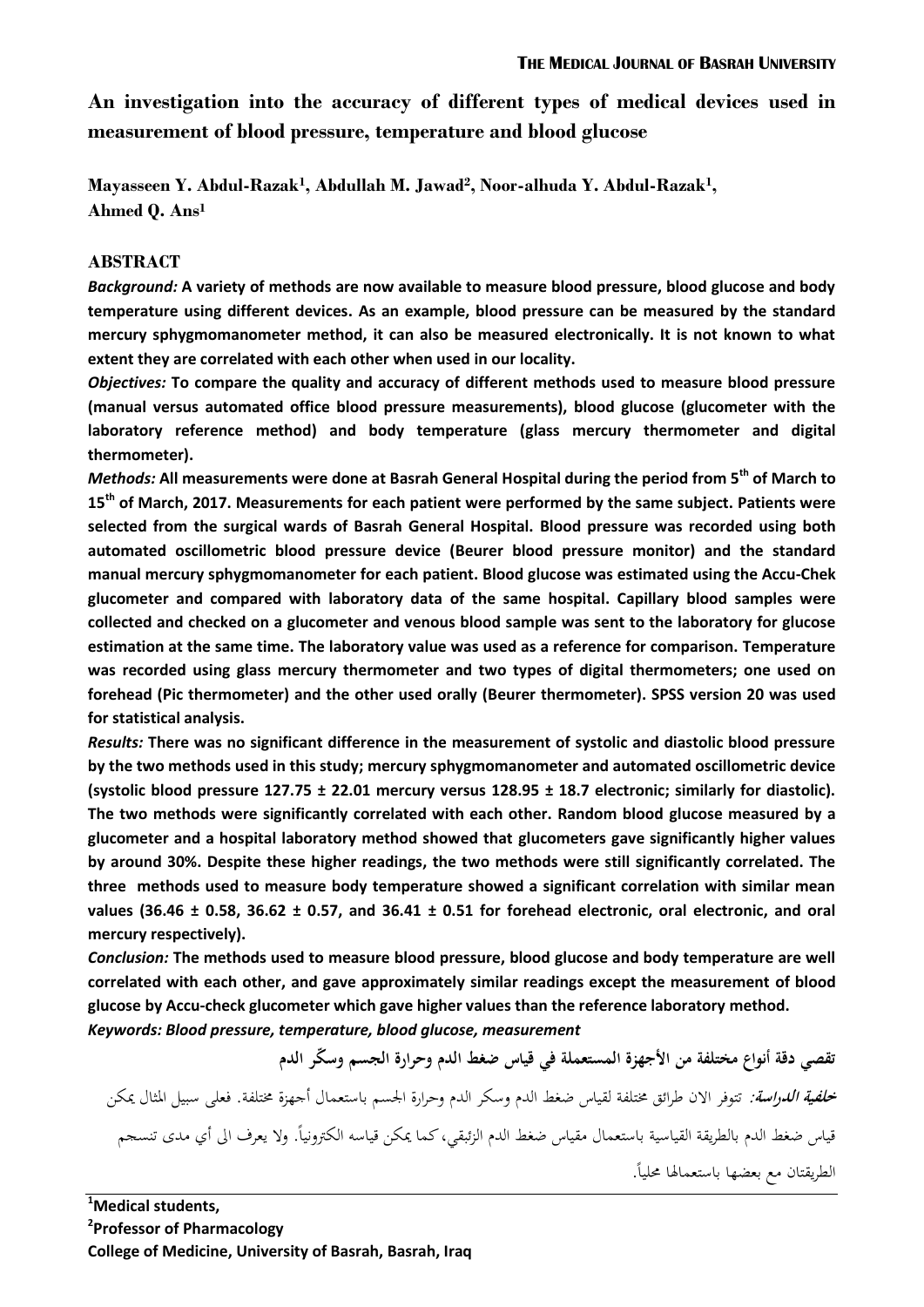**الأه***داف:* **لم**قارنة جودة ودقة الطرائق المختلفة المستعملة لقياس ضغط الدم ( الطريقة المكتبية اليدوية والطريقة الالية الاوتوماتيكية)، وسكر الدم (باستعمال مقياس السكر والطريقة القياسية المختبرية)، وحرارة الجسم (باستعمال المحرار الزئبقي الزجاجي والمحرار الرقمي).

**ا***لطرائق:* **أ**جريت القياسات كلها في مستشفى البصرة العام خلال الفترة من الخامس والخامس عشر من اذار ٢٠١٧. وأخذت قياسات كل مريض من قبل نفس الشخص. حيث تم اختيار المرضى من الردهات الجراحية في مستشفى البصرة العام، وأجري لهم قياس ضغط الدم باستعمال جهاز قياس ضغط الدم الاوتوماتيكي (جهاز مراقبة ضغط الدم نوع بورر) والطريقة القياسية اليدوية باستعمال مقياس ضغط الدم الزئبقي للمريض نفسه. وقيس سكر الدم باستعمال مقياس السكر نوع أكيوجك، وتمت مقارنته بالطريقة المختبرية المتبعة في المستشفى، حيث استعملت عينات من الدم الشعيري للأولى والدم الوريدي للطريقة المختبرية في الوقت نفسه، واتخذت الطريقة المختبرية كطريقة مرجعية للمقارنة. أما الحرارة فتم قياسها باستعمال المحرار الزجاجي الزئبقي ونوعين من المحرار الرقمي، أحدهما يستعمل على الجبهة (محرار نوع بك) والاخر عن طريق الفم (محرار نوع بورر). وأجريت التحليلات الاحصائية باستعمال البرنامج الاحصائي للعلوم الاجتماعية رقم ۲۰.

ا*لنتائج:* **لا ي**وجد فرق معتد في قياس ضغط الدم الانقباضي والانبساطي بالطريقتين المذكورتين في هذه الدراسة، الزئبقية والاتوماتيكية )الضغط االنقباضي 072.21 ± 77.10 للزئبقي مقابل 07..21 ± 0..2 لإللكرتوين(، وكذلك بالنسبة لالنبساطي. والطريقتان مرتبطتان مع بعضهما بشكل معتد. أما سكر الدم العشوائي المقاس بمقياس السكر وبالطريقة المختبرية في المستشفى فقد ظهر أن مقياس السكر أعطى قيماً أعلى وبنسبة حوالي ٣٠% وبشكل معتد. وعلى الرغم من هذه القراءات العالية، فان الطريقتين لا زالتا مرتبطتين مع بعضمهما وبشكل معتد. أما الطرائق الثلاثة اللاتي استعملت لقياس حرارة الجسم فأظهرت إرتباطاً معتدّاً وبمعدلات متشابحة ( ± 36.46 ا 0.51 ± 36.41 0.57 ± 36.62 0.58, للزئبقي عن طريق الفم وااللكرتوين عن طريق الفم وااللكرتوين يف جبهة الرأس على التوالي).

**الاستنتاج**: إن الطرائق التي استعملت لقياس ضغط الدم وسكر الدم وحرارة الجسم مترابطة مع بعضها وأعطت قراءات متشابمة تقريباً عدا قياس سكر الدم باستعمال مقياس السكر أكيوجك والذي أعطى قيماً أعلى من الطريقة المختبرية القياسية. **الكلمات المفتاحية: ضغط الدم، سكر الدم، حرارة الجسم، قياس**

### **INTRODUCTION**

iabetes mellitus has been reported to reach an epidemic proportion globally. Direct relationship between iabetes mellitus has been reported to<br>reach an epidemic proportion<br>the glycemic control and the risk of systemic complications was found in both type 1 and type 2 diabetes.  $[1,2]$ The American Diabetes Association (ADA) suggested self-monitoring of blood glucose (SMBG) to achieve and maintain specific glycemic targets. ADA recommends that all insulin-treated patients perform SMBG to achieve and maintain glycemic control, prevent and detect hypoglycemia, and to adjust changes in

lifestyle. SMBG is also used in establishing the need for insulin therapy in gestational diabetes mellitus.<sup>[1]</sup> The introduction of glucometers has allowed greater accuracy and reliability of results compared with strip technology. However, despite the advances in technology, there is a significant variation among these monitoring devices, which has led to the development of performance guidelines by organizations such as the  $ADA$ ,  $[1,2]$  and the International Standardization Organization (ISO). The ISO guidelines recommend that the accuracy criteria for values  $< 100$  mg/dl to  $\pm$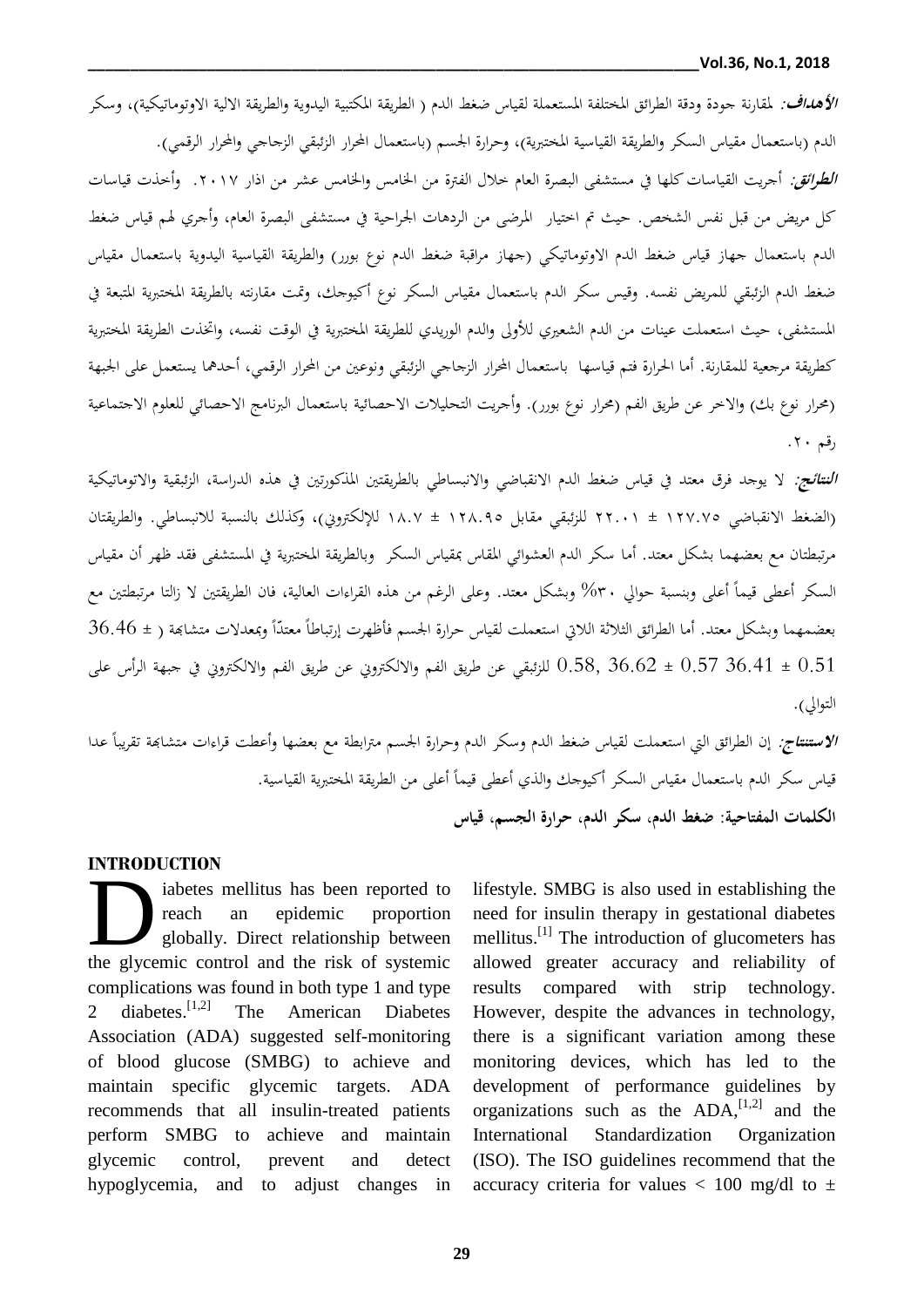10% and  $\pm$  20% for values  $\geq$  100 mg/dl. However, the ADA recommends  $a \pm 5\%$ variation for all values.<sup>[3,4]</sup>

Taking a body temperature is the most frequently performed clinical observation. Although the use of digital thermometer is gradually increasing, glass mercury thermometer (GMT) is still the most common device used in the pediatric setting, especially in developing countries in spite of having longer dwelling time, danger of breakage, potential harmful and toxic vapor effects, difficulties in reading, and possible role in spread of hospital acquired infections.  $[5-7]$  Controversial results were reported regarding the accuracy of GMT (glass mercury thermometer) and DT (digital thermometer) in measuring true body temperature and their ability to detect fever and hypothermia.<sup>[8,9]</sup> Research in this area is scarce. Even the little documented studies have large discrepancies.<sup>[10]</sup> Due to these inconsistencies, nurses are challenged in selecting the measurement method that is most appropriate for a patient and provides the most accurate and precise approximation of core temperature. False low or high results in thermometer measurements and the dwelling time may lead to misdiagnosis and wrong treatment. DTs may become the standard device used in clinical settings. Thus, they must be subjected to rigorous investigations about their accuracy to improve clinical practice and to see whether or not DT is a suitable alternative to GMT in children.

Accurate measurement of blood pressure is critical for making appropriate clinical decision in management of high blood pressure to reduce cardiovascular risk and prevent target organ damage. An inaccurate measurement of blood pressure could lead to a patient being falsely classified as hypertensive or having high normal or normal blood pressure.<sup>[11,12]</sup> Therefore, an accurate reading is essential. There are three non-invasive modalities commonly used to check blood pressure namely the manual mercury sphygmomanometer, aneroid meter and

the automated oscillometric device. [13,14] The manual mercury sphygmomanometer is considered to be the gold standard if used by a trained nurse or doctor. [15] There is an ongoing debate whether mercury sphygmomanometers should be replaced with the automated oscillometric devices. Mercury is a toxic substance and is considered an environmental hazard. It has been banned in various European countries such as Sweden and Netherlands as well as in numerous hospitals in the United States. <sup>[15,16]</sup> A number of factors can affect manual blood pressure measurements such as the site of placement of the cuff, the size of the cuff, type of stethoscope, following proper protocol, patient's age group, pregnancy, exercise, arrhythmias and white coat response.<sup>[17]</sup> Readings can also vary depending on whether the nurse or the doctor is conversing while taking the measurement and whether there is a background noise or not. All these factors can contribute towards possibly inaccurate BP readings, with a potential for misdiagnosis and inappropriate treatment.<sup>[13]</sup> Apart from the above-mentioned causes that are mostly associated with the manual mercury sphygmomanometer, there are causes that might influence the readings of both automated oscillometric BP devices and the manual BP like respiration, emotion, tobacco, alcohol, temperature, bladder distension, pain and exercise. Most of these are controllable, while some are non-modifiable like age, race and diurnal variation Automated oscillometric devices are seen to be less influenced by most of these factors and recent studies indicate that they virtually eliminate the white coat response. [14] This study was performed to check the validity of automated oscillometric BP measurements as compared to the manual BP measurements, and also the different methods used to measure blood glucose and body temperature.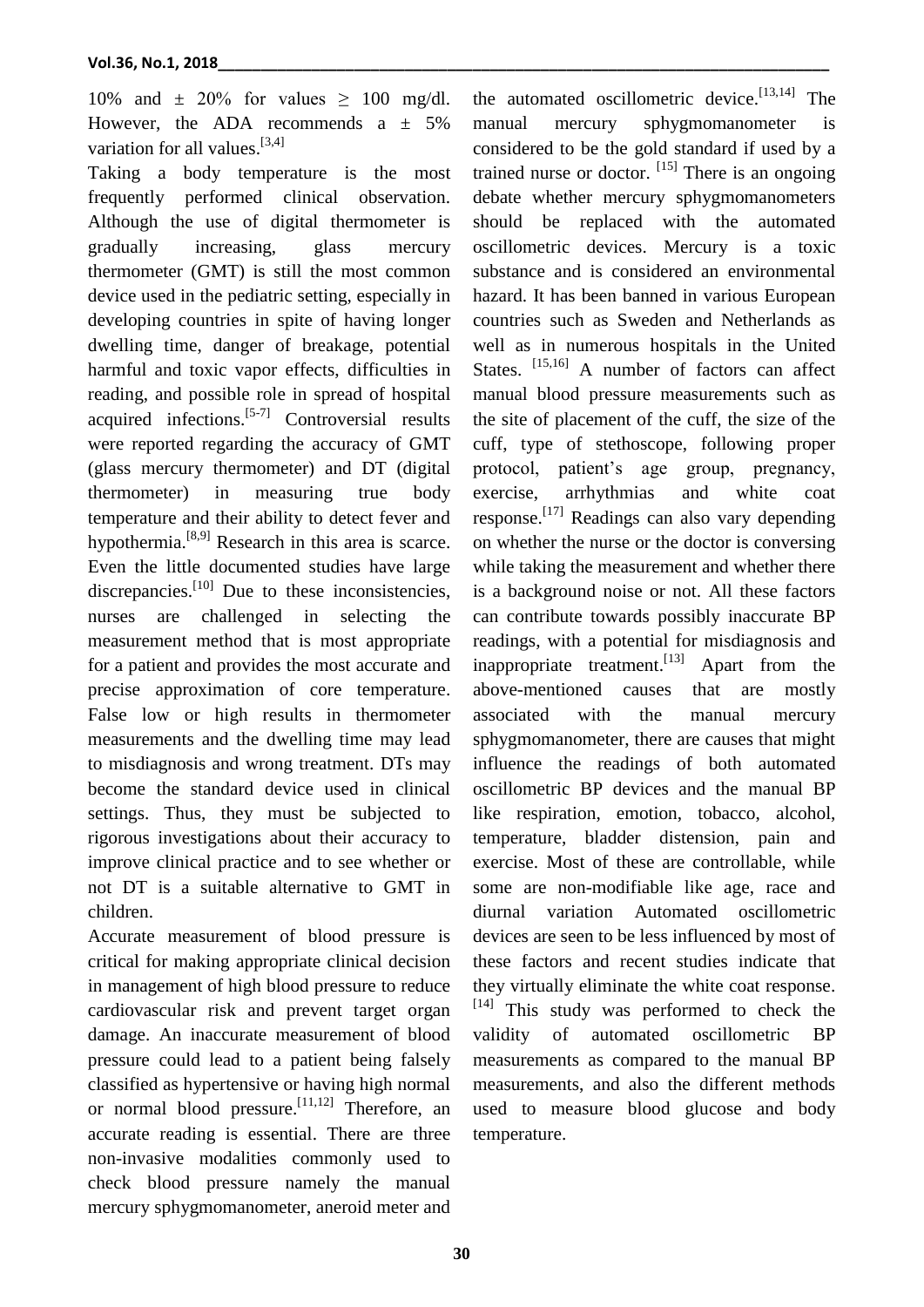### **PATIENTS & METHODS**

All measurements were performed at Basrah General Hospital during the period from  $5<sup>th</sup>$  of March to  $15<sup>th</sup>$  of March / 2017. Measurements for each patient were performed by the same investigator. Patients were selected from the surgical wards of Basrah General Hospital. Blood pressure was recorded in adult patients using both automated oscillometric blood pressure device (Beurer blood pressure monitor) and a manual mercury sphygmo-manometer for the same patient.

### **Procedure**

## **Mercury sphygmomanometer[15]**

*Prepare the patient:* Make sure the patient is relaxed by allowing 5 minutes to relax before the first reading. The patient should sit upright with their upper arm positioned so it is level with their heart and feet flat on the floor. Remove excess clothing that might interfere with the BP cuff or constrict blood flow in the arm. Be sure you and the patient refrain from talking during the reading.

*Determine a systolic estimate* of the patient's blood pressure by inflating the cuff until the radial pulse can no longer be palpated. Inflate 30mmHg and release the valve at 2mmHg per second until the radial pulse reappears. Record this reading as the systolic blood pressure estimate.

Wait 3 minutes to allow adequate circulation to return.

Inflate cuff to 30mmHg higher than the "systolic estimate". Slowly deflate the cuff at 2mmHg per second and, using a stethoscope, record measures corresponding to the  $1<sup>st</sup>$  and  $5<sup>th</sup>$ korotkoff sounds.

Record systolic and diastolic measures on data collection form.

*Double Check for Accuracy:* The AHA recommends taking a reading with both arms and averaging the readings. To check the pressure again for accuracy wait about five minutes between readings. Typically, blood pressure is higher in the mornings and lower in the evenings.

# *Breuer blood pressure device[16]*

Fit the cuff round your bare left upper arm. Blood circulation in the arm should not be restricted by tight clothing or other objects. The cuff should be placed on the upper arm so that the lower edge is 2 to 3 cm above the bend of the elbow and above the artery. The tube should be in line with the centre of the palm. Now place the free end of the cuff snugly, but not too tightly, around the arm, and fix it with the Velcro fastener.

The cuff should be fitted tight enough to allow just two fingers to fit beneath the cuff. Insert the cuff tubing into the socket for the cuff attachment.

### Correct posture

- Rest for approx. 5 minutes before each measurement. Otherwise there may be divergences.
- You can perform the measurement either sitting or lying down. Always make sure that the cuff is on a level with your heart.
- To carry out a blood pressure measurement, make sure you are sitting comfortably with your arms and back leaning on something. Do not cross your legs. Place your feet flat on the ground.
- In order not to distort the result, it is important to keep still during the measurement and not talk.

# *Blood glucose [17]*

Blood glucose was measured in diabetic and non-diabetic adults, using Accu-Chek® Active glucometer (Ser.No.GU03602852, 50 tests strips REF=06656757, Roche}, and compared with hospital laboratory data based on spectrophotometer methods. Capillary blood samples were checked on the glucometer and venous blood sample was sent to the laboratory for glucose estimation. The laboratory value was used as a reference for comparison. Efforts were made to cover all ranges of plasma glucose in the samples that were collected. Glucose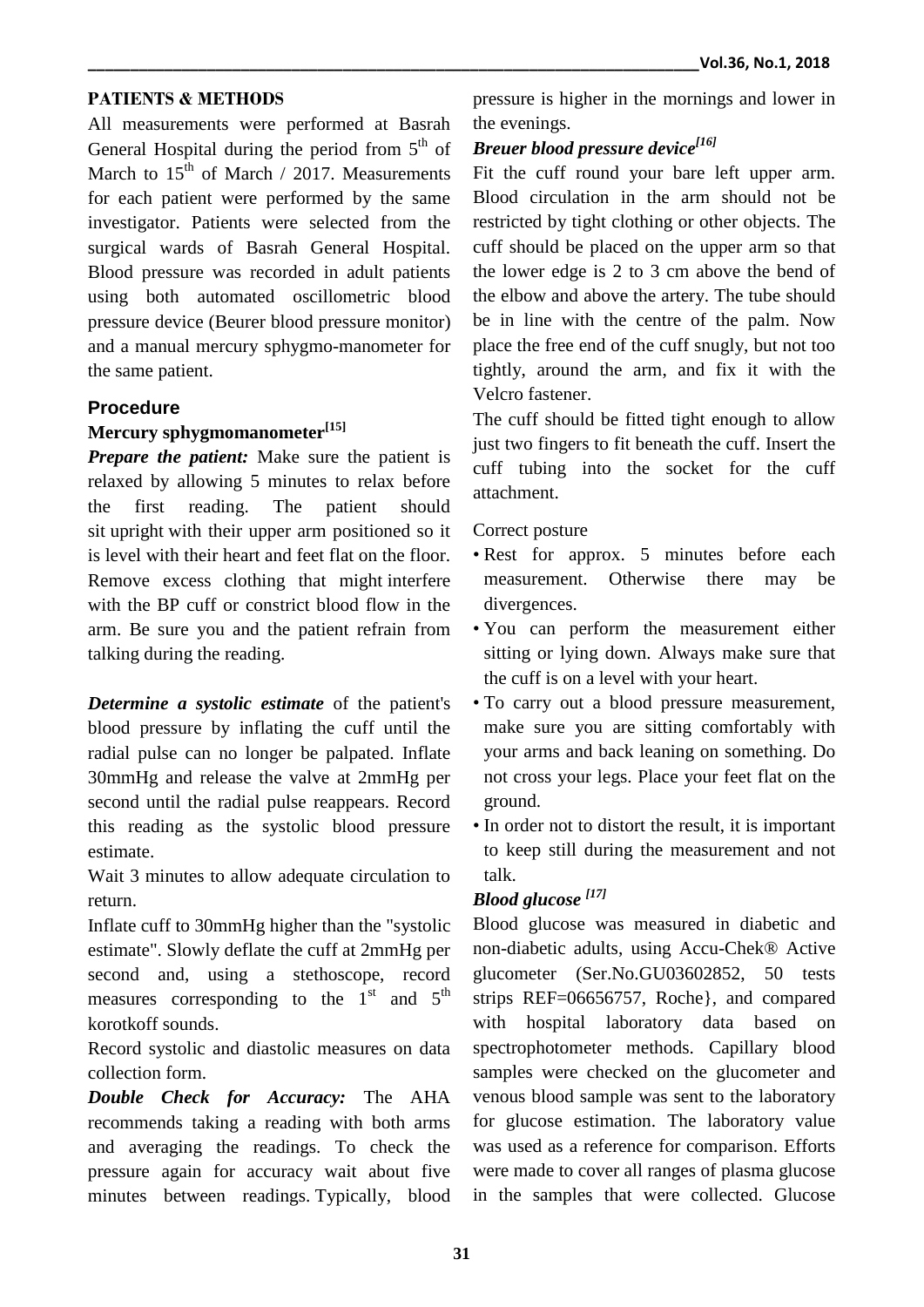levels were estimated as random blood glucose from diabetic and non-diabetic patients.

*Random blood glucose:* is a [blood sugar] test taken from a non-[fasting] subject-recorded irrespective of when food was last ingested-<sup>[18]</sup>.

### *Temperature*

The temperature was recorded in 43 individuals, using glass mercury thermometer (GMT) and two types of digital thermometers (DT); one used on forehead (Pic thermometer) and the other used orally (Beurer thermometer). Both digital and mercury thermometers were used orally, and the Pic thermometer applied to the forehead on the temporal artery distribution, as follow:

## *The digital oral thermometer [19-21]*

- Clean the pointed end (probe) with soap and warm water or rubbing with alcohol or antiseptic material. With the mouth open, put the covered tip under the tongue.
- Close the lips gently around the thermometer.
- Keep the thermometer under the tongue until the digital thermometer beeps.
- Read the numbers in the window. These numbers represent the temperature.

# *The oral mercury thermometer [22,23]*

- Hold the thermometer by the end opposite the colored (red, blue, or silver) tip.
- Clean the thermometer with soap and warm water or rubbing alcohol. Rinse with cool water.
- Turn the thermometer in your hand until you see the red, blue, or silver line. The line should read less than 96° F (35.6°C). If the line reads more than 96° F (35.6°C), firmly

shake the thermometer downward several times.

- With the mouth open, put the end with the red, blue, or silver-colored tip under the tongue.
- Close the lips gently.
- Keep the thermometer under your tongue for 3 minutes.
- Remove the thermometer without touching the tip.

### **The Pic thermometer**

- The forehead measurement that taken is converted into its oral equivalent, the temporal artery is connected to the heart through the carotid artery, and the device is designed to measure the surface of the skin along the temporal artery.
- Press the button on, for approximately two seconds, the complete display will appear and the two beeps will sound, after 5 seconds it will record the result.
- Statistical analysis of the results was made using SPSS version 20. ANOVA and Paired t-test was used to compare between the measurements of each patient. Pearson's correlation coefficient was used to test the significance of the association between measurements.

## **RESULTS**

# **1. Blood pressure measurement: Correlation between mercury and electronic methods**

There is no significant difference between the mean readings of systolic and diastolic blood pressure measured by mercury and electronic methods (Table-1). The two methods are well and significantly correlated (Figure 1&2, P < 0.01).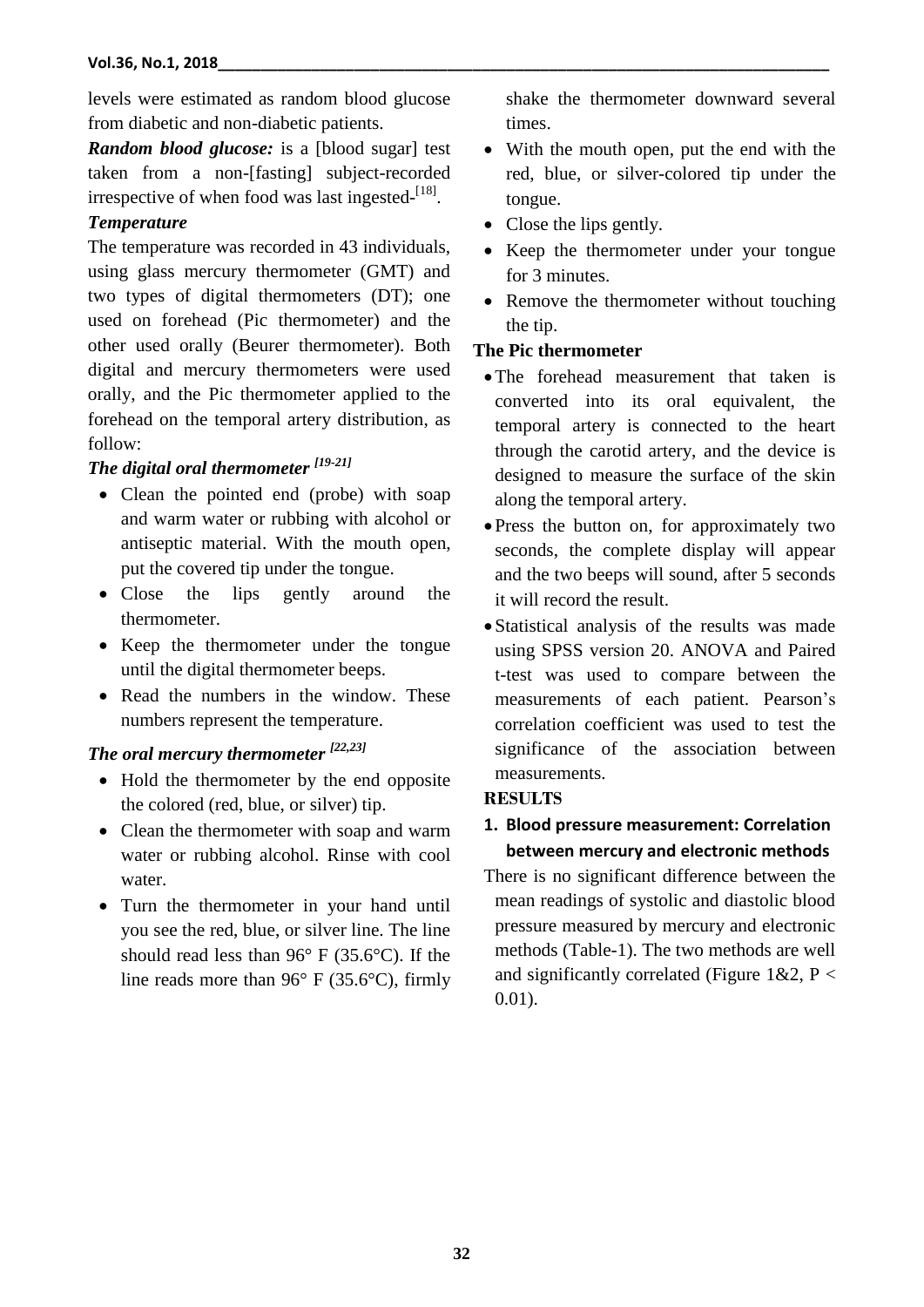# **Table 1. Measurement of systolic and diastolic blood pressure by mercury phygmomanometer and electronic methods**

| <b>Method</b>     | <b>Number</b> | Systolic           | <b>Diastolic</b>  | Significance              |  |
|-------------------|---------------|--------------------|-------------------|---------------------------|--|
| <b>Mercury</b>    | 55            | $127.75 \pm 22.01$ | 79.25 ± 13.33     | No significant difference |  |
| <b>Electronic</b> | 55            | $128.95 \pm 18.7$  | $81.05 \pm 13.52$ |                           |  |

**Data are expressed as means ± SD of n=55.** 



**Fig 1. Correlation between systolic blood pressure measured by mercury and electronic methods, (r = .801 , P < 0.01)**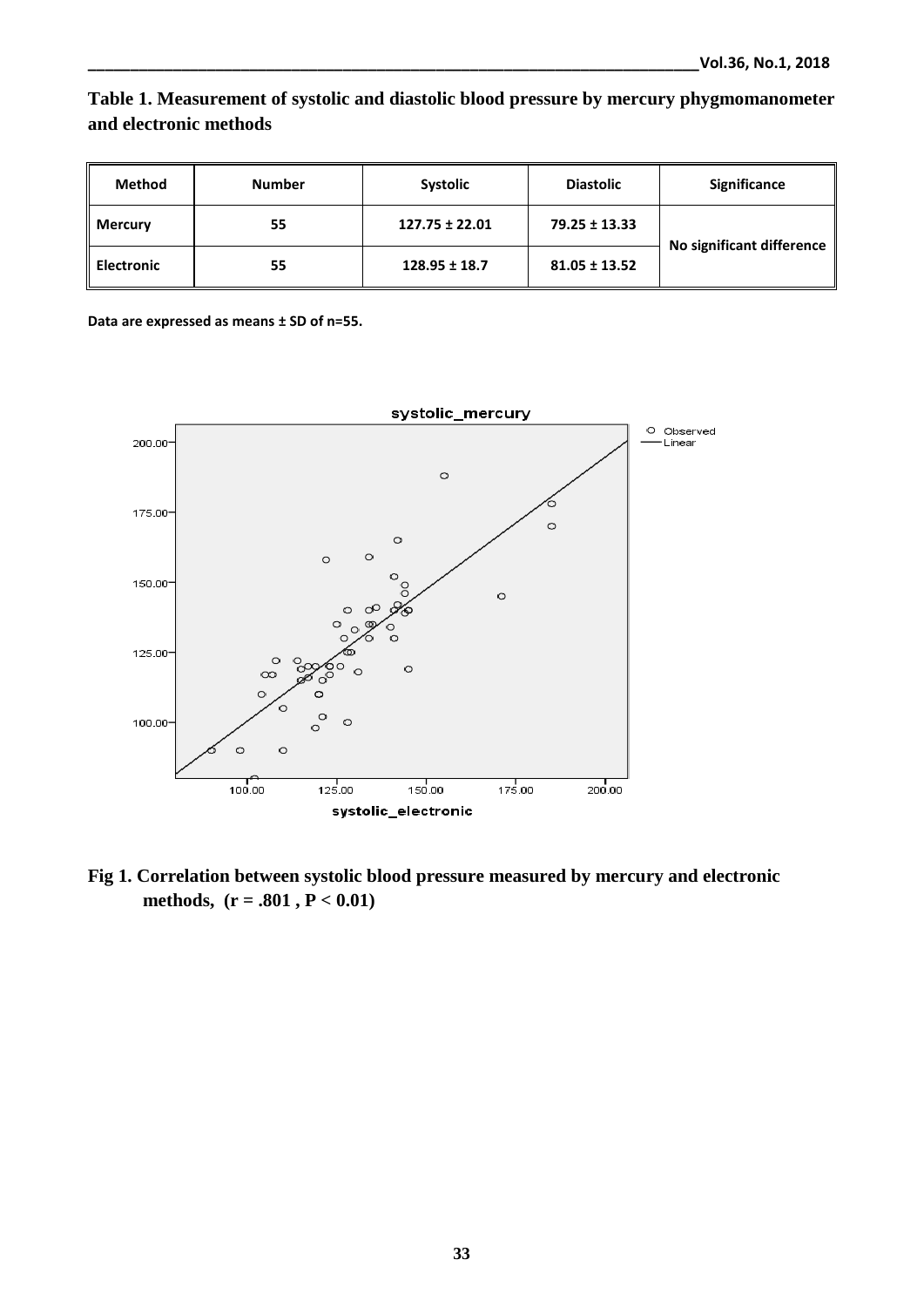

## **Fig 2. Correlation between diastolic blood pressure measured by mercury and electronic methods (r = .771 , P < 0.01)**

### **2. Comparison between laboratory and glucometer methods in measurement of blood glucose**

Measurement of random blood glucose by the glucometer gave a mean value higher than the reference laboratory method by 29.6% (193.6 vs 149.1 mg/dl, Figure-3). This difference is statistically significant ( $P < 0.001$ ). Still, the two methods are significantly correlated ( $r = .888$ , P  $< 0.01$ , Figure 4). When the correlation between

the two methods were compared using normal and high values of blood glucose separately, similar trend was found (An increase by 36% and 25.5% for normal and high blood glucose levels respectively when measured by the glucometer method, Table-2).

| Table 2. Comparison between normal and high blood glucose levels measured by laboratory |  |  |
|-----------------------------------------------------------------------------------------|--|--|
| and glucometer methods.                                                                 |  |  |

| Blood glucose level (mg/dl) | <b>Number</b> | Laboratory method  | <b>Glucometer method</b> | Correlation |
|-----------------------------|---------------|--------------------|--------------------------|-------------|
| Normal (62 - 130)           | 29            | $93.44 \pm 16.72$  | $127.2 \pm 27.04$        | P < 0.05    |
| $(144 - 550)$<br>High       | 15            | $256.67 \pm 119.5$ | $322 \pm 132$            | P < 0.01    |

**Data are expressed as means ± SD**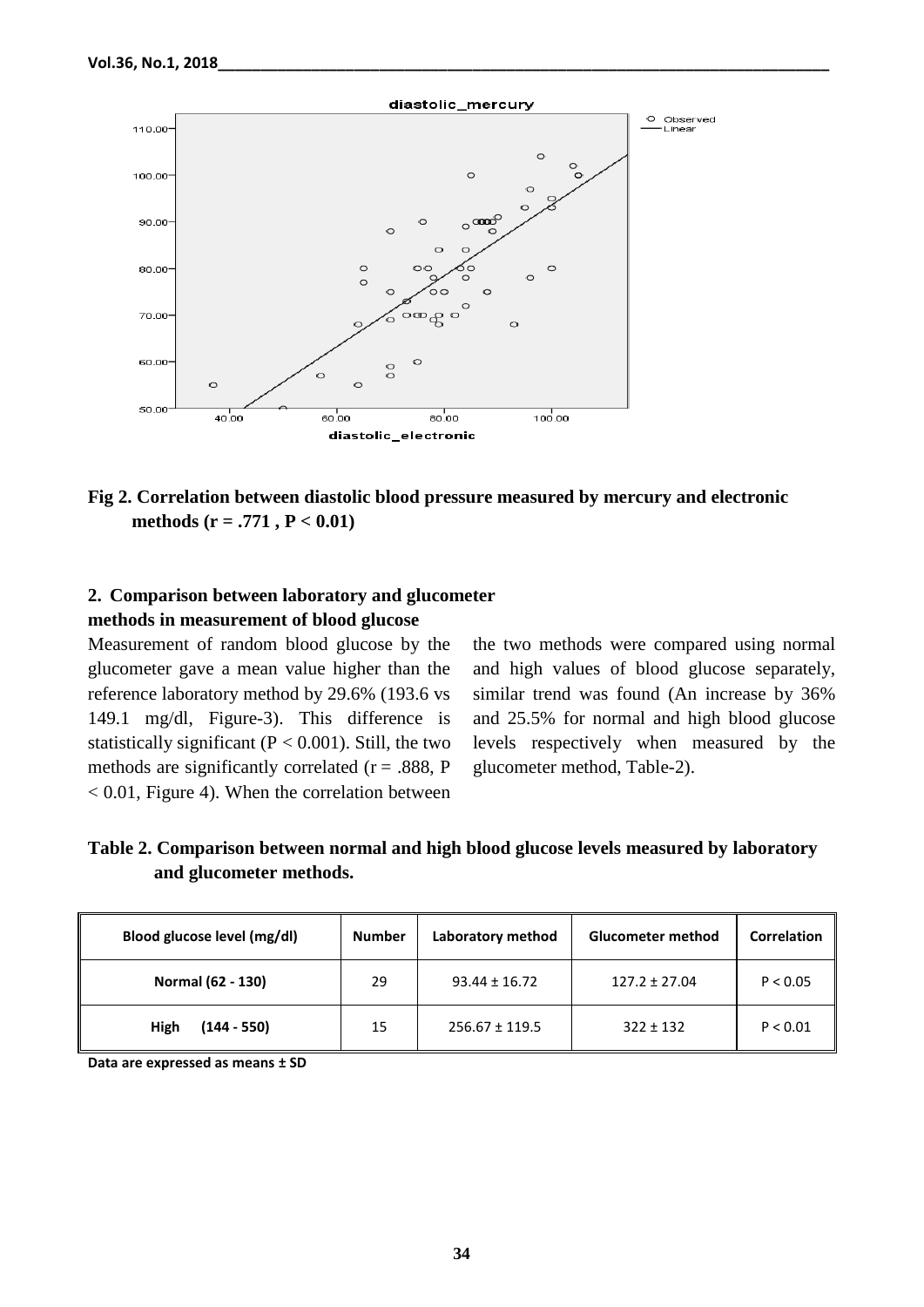

**Fig 3. Blood glucose level measured by laboratory and glucometer methods**



**Fig 4. Correlation between blood glucose level measured by laboratory and glucometer methods. (r = .888 , P < 0.01)**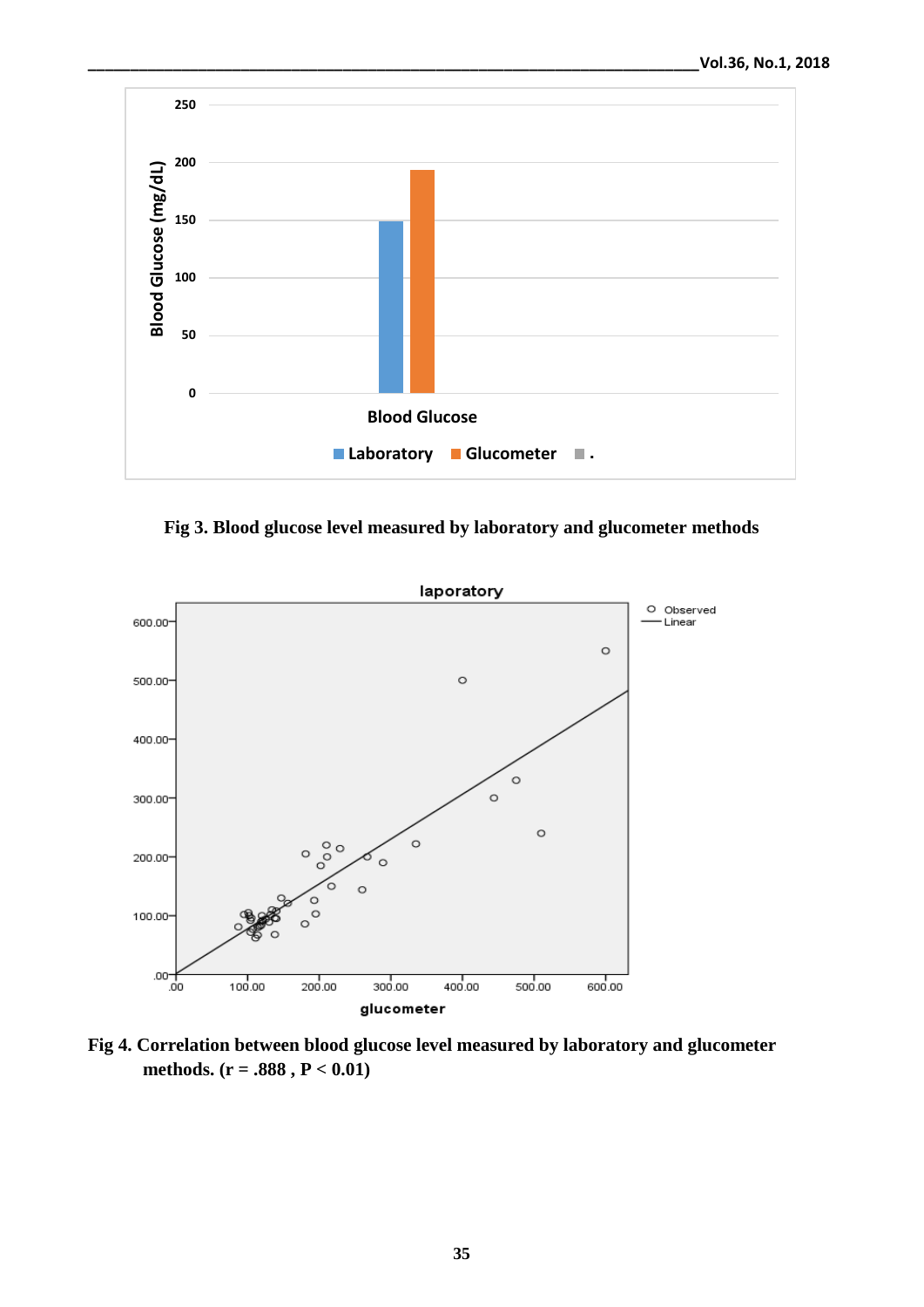**3. Comparison between body temperature measured by 3 methods: forehead electronic, oral electronic, and oral mercury.**

The mean values of body temperature measured by the three methods (forehead electronic, oral electronic, and oral mercury) are not significantly different (Table-3). The three methods are significantly correlated ( $P < 0.001$ , Figure 6-A,B,C, Table-4).

# **Table 3. Comparison between body temperature measured by three methods: forehead electronic, oral electronic, and oral mercury.**

| <b>Method</b>              | <b>Number</b> | <b>Body temperature</b> | Significance   |
|----------------------------|---------------|-------------------------|----------------|
| <b>Forehead electronic</b> | 43            | $36.46 \pm 0.58$        | No significant |
| Oral electronic            | 43            | $36.62 \pm 0.57$        | difference     |
| Oral mercury               | 43            | $36.41 \pm 0.51$        |                |

**Data are expressed as means ± SD of n=43.**



**(A) Correlation between forehead-electronic and oral-mercury methods in measurement of temperature (r = .563, P < 0.001)**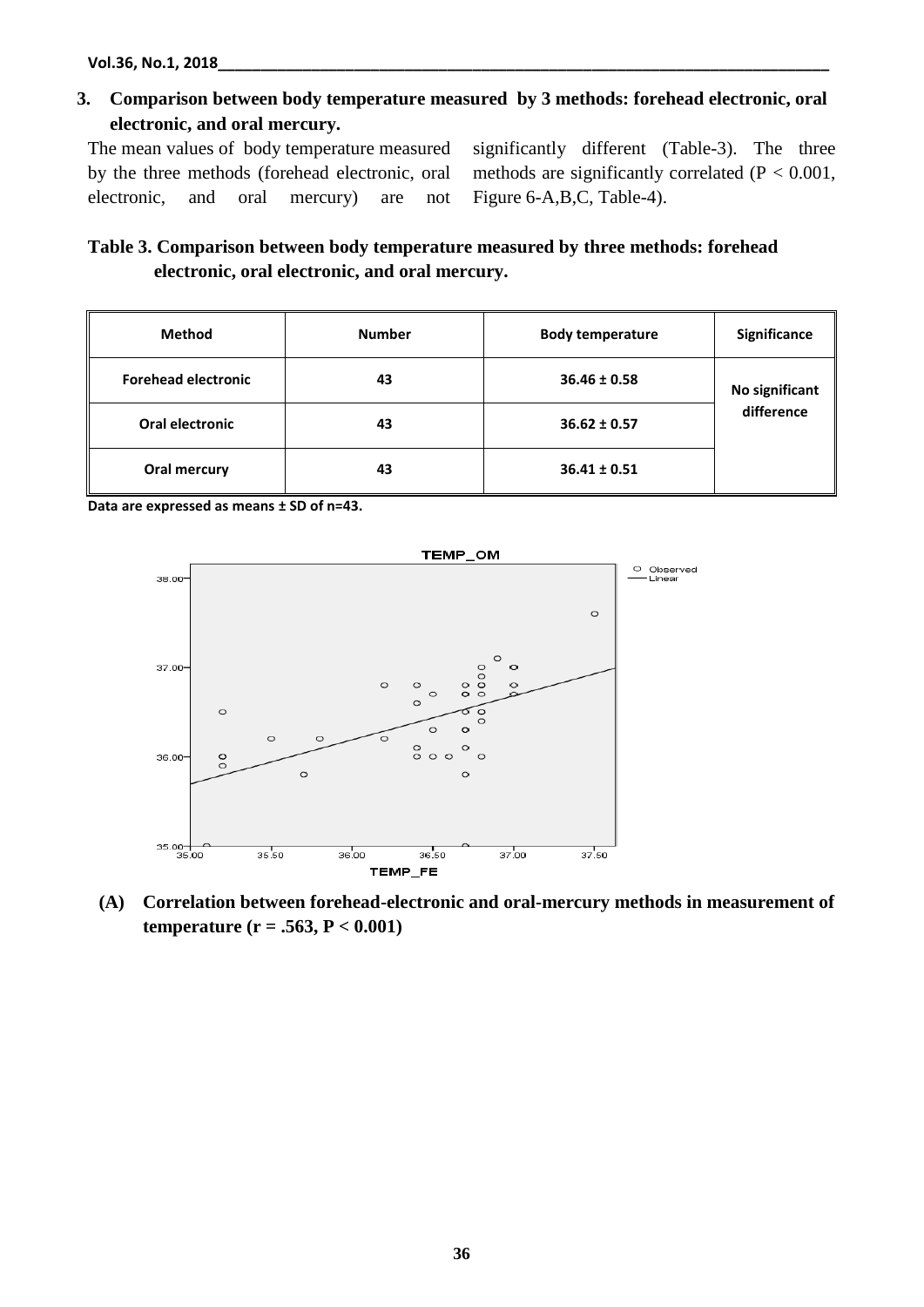

**(B) Correlation between oral-electronic and oral-mercury methods in measurement of temperature (r = .448, P < 0.001)**



**(C) Correlation between forehead-electronic and oral-electronic methods in measurement of temperature (r=.469, P < 0.001)**

**Fig 5 (A, B, C). Correlation between the three methods of measurement of temperature: forehead-electronic, oral-electronic and oral-mercury**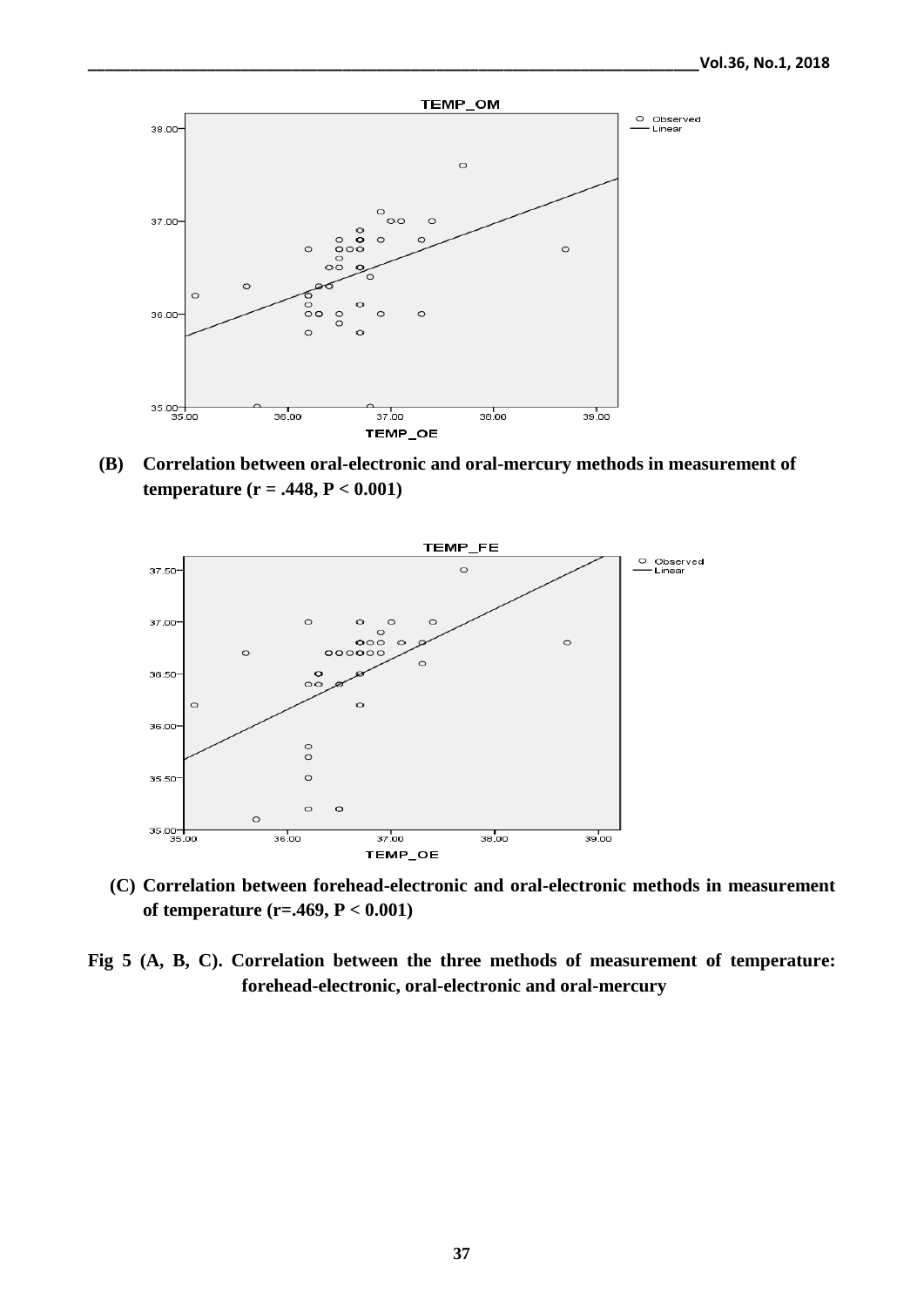| <b>Correlation between:</b> | <b>Number</b> | Pearson's correlation (r) | Significance at 0.01 level (2 tailed) |
|-----------------------------|---------------|---------------------------|---------------------------------------|
| FE vs OE                    | 43            | .469                      | P < 0.001                             |
| FE vs OM                    | 43            | .563                      | P < 0.001                             |
| OE vs OM                    | 43            | .448                      | P < 0.001                             |

**Table 4. Statistical analysis of the correlation of temperature measured by the 3 methods.**

**FE: Forehead electronic, OE: Oral electronic, OM: oral mercury**

#### **DISCUSSION**

Accurate measurement of blood pressure, blood glucose and temperature is essential for correct diagnosis and effective treatment. Self-measurement of blood pressure, blood glucose and temperature provides valuable information for diagnosis and for control of diseases. It also improves compliance with antihypertensive and antidiabetic therapies.  $[23,24]$  Although, it is appropriate to encourage the widespread use of selfrecorded blood pressure, blood glucose and temperature, it is equally important to make sure that these methods are accurate and precise.<sup>[25]</sup> The latter statement becomes the aim of this study. The general impression of the local population is that electronic devices for measurement of blood pressure and glucose levels as well as temperature are less accurate than mercury and laboratory methods. The present study showed that measuring blood pressure by mercury sphygmomanometer as a standard method and Breuer electronic blood pressure device are well correlated with each other with mean values close to each other. Blood pressure measurement by a trained subject using auscultatory techniques, for example, mercury sphygmomanometer remains the gold standard and most accurate of indirect blood pressure measurement.<sup>[26]</sup> The alternative devices using auscultation have

similar observer bias associated with auscultation itself. However, oscillometric instruments are currently replacing the mercury sphygmomanometers with more accurate devices are now appearing on the market.<sup>[26]</sup> Oscillometric techniques, however, cannot measure blood pressure accurately in all situations, particularly in patients with pre-eclampsia, and arrhythmias such as atrial fibrillation.<sup>[26,27]</sup> All alternative blood pressure measurement devices need to be clinically validated against the current mercury sphygmomanometer.<sup>[28]</sup> Measurement of glucose by a glucometer, on the other hand, gave higher values of the mean blood glucose levels than the hospital laboratory method; although they are still significantly correlated. Arterial blood is expected to give higher glucose levels compared to venous blood because arterial blood is being delivered to the tissues where glucose is absorbed as an energy source.<sup>[29]</sup> Measurement of body temperature by the three methods (forehead electronic, oral mercury, oral electronic) resulted in a very close reading with a statistically significant correlation. Finally, it can be concluded that blood pressure measurement can accurately be measured using electronic devices. Similar finding with electronic thermometers for measurement of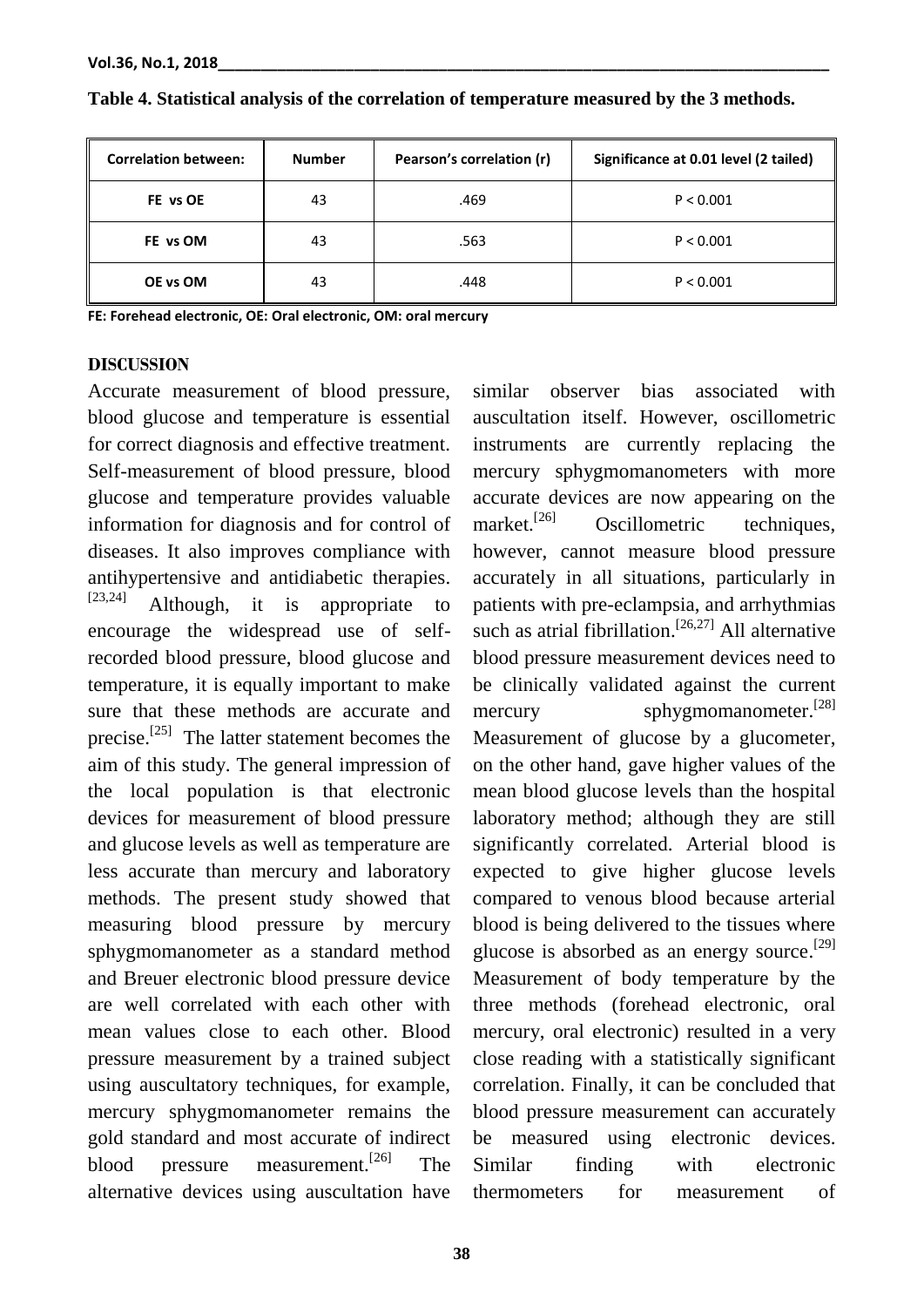temperature. However, the glucometer used in this study gave higher but well correlated results than the hospital laboratory method.

#### **REFERENCES**

- **1. American Diabetes Association. Selfmonitoring of blood glucose. Diabetes Care. 1994; 17: 81–6.**
- **2. Tonyushkina K, Nichols JH. Glucose meters: a review of technical challenges to obtaining accurate results.** *Journal of diabetes science and technology* **2009; 3: 971-980.**
- **3. International Organization for Standardization (Geneva). Determination of performance criteria for in vitro blood glucose monitoring systems for management of human diabetes mellitus. 2002, ISO 15197.**
- **4. International Organization for Standardization (Geneva) 2007. International vocabulary of metrology-Basic and general concepts and associated terms (VIM). 2007, ISO/IEC Guide 99.**
- **5. Gerensea H, Murugan R. Is there a significant difference between digital and glass mercury thermometer?** *Advances in Nursing* **2016, Available at: http://dx.doi.org/10.1155/2016/ 3474503.**
- **6. Yvonne M, Shevchuk B. Fever in therapeutic choices for minor ailments, chapter 9, pp. 85–92, Canadian Pharmacists Association, 2013.**
- **7. Rosenthal HM, Leslie A. Measuring temperature of NICU patients - a comparison of three devices. Journal of Neonatal Nursing 2006; 12: 125–129.**
- **8. Sutton SC. Oral versus axilla temperature measurement - a review of the evidence. Tasmanian School of Nursing Nuritinga, Tasmania, Australia, 1999.**
- **9. Davies P, Kassab JY, Thrush AJ, Smith PH. A comparison of mercury and digital clinical thermometers. Journal of Advanced Nursing 2006; 11: 535–543.**
- **10. Lawson L, Bridges EJ, Ballou I, et al. Accuracy and precision of noninvasive temperature measurement in adult intensive care patients. American Journal of Critical Care 2007; 16: 485– 496.**
- **11.Jones CA, Valle M, Manring S. Using survival analysis to explore female cardiac rehabilitation program adherence. Appl Nurs Res. 2001; 14: 179–186.**
- **12. Pickering TG. Principles and techniques of blood pressure measurement. Cardiol Clin. 2002; 20: 207–223.**
- **13. Reeves RA. Does this patient have hypertension? How to measure blood pressure. JAMA. 1995; 273: 1211–1216.**
- **14.Myers MG, Valdivieso M, Kiss A. Use of automated office blood pressure measurement to reduce the white coat response. J Hypertension. 2009; 27: 280–286.**
- **15. Pickering TG, Hall JE, Appel LJ, Falkner BE, Graves J, Hill MN, Jones DW, Kurtz T, Sheps SG, Roccella EJ. Recommendations for blood pressure measurement in humans and experimental animals.** *Circulation* **2005; 111: 697-716**
- **16.Beurer - Upper arm blood pressure monitor - BM 40 instructions. Available at: https://www.beurer.com/web/en/products/bloo dpressure/upper\_arm/BM-40, accessed: April, 2017.**
- **17.Zack RM, Irema K, Kazonda P, Leyna GH, Liu E, Spiegelman D, et al. Determinants of high blood pressure and barriers to diagnosis and treatment in Dar as Salaam, Tanzania.** *Journal of hypertension* **2016; 34: 2353-2364.**
- **18. Qiao Q, Keinänen-Kiukaanniemi S, Rajala U, Uusimäki A, Kivelä SL. Random capillary whole blood glucose test as a screening test for diabetes mellitus in a middle aged population.**  *Scandinavian Journal of Clinical and Laboratory Investigation* **1995; 55: 3-7.**
- **19.Jensen BN, Jensen FS, Madsen SN, Løssl K. Accuracy of digital tympanic, oral, axillary, and rectal thermometers compared with standard rectal mercury thermometers.** *European Journal of Surgery* **2000; 166: 848-851.**
- **20. Flu: What you can do: Caring for People at Home. Available at: http://www.mass.gov/eohhs/docs/dph/cdc/flu/fl u-care-literacy-booklet.pdf. Accessed: September 2016.**
- **21. NHS (National Health Service) choices: How to take someone's temperature, available at: https://www.nhs.uk/chq/pages/1065.aspx. Accessed: April, 2017.**
- **22. Chaturvedi D, Vilhekar KY, Chaturvedi P, Bharambe MS. Comparison of axillary temperature with rectal or oral temperature and determination of optimum placement time in children. Indian Pediatr. 2004; 41: 600–603.**